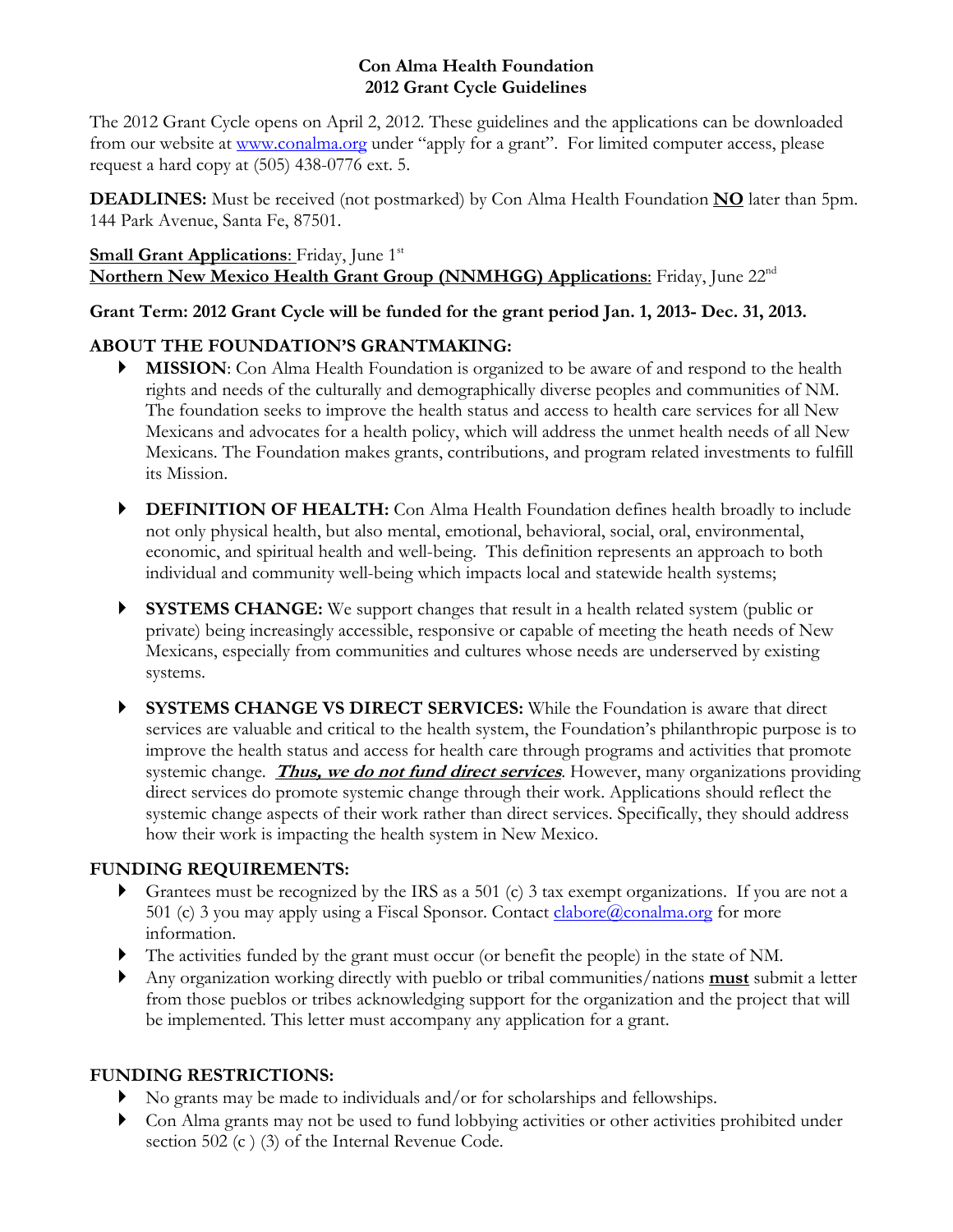- Grant funds may not be used for capital purposes, construction or renovation, or for the purchase of property and equipment at more than \$5,000 per item.
- Grants may not be used for annual fund raising campaigns, political campaigns, endowments, event sponsorships, clinical research, or direct financial subsidy of health services to individuals or groups.

## **2012 GRANT CYCLES**

There are two grant cycles for 2012- Small Grants and Northern New Mexico Grant Group Grants.

| <b>SMALL GRANTS</b>                                     | <b>NNMHGG</b>                                                   |
|---------------------------------------------------------|-----------------------------------------------------------------|
| Projects may serve any geographic area within the state | Projects must serve the target geographic areas of Los          |
| of New Mexico.                                          | Alamos, Rio Arriba & Northern Santa Fe Counties.*               |
|                                                         | (Northern Santa Fe County defined as north of the city of Santa |
|                                                         | Fe and does not include the city of Santa Fe)                   |
| Requests can be made up to \$15,000                     | Requests can be made up to \$20,000                             |
| Project must demonstrate funding from at least one      | Project must demonstrate funding from at least one              |
| other funding source.                                   | other funding source.                                           |
| <b>Must address</b> Key Findings and Recommendations    | Must address priorities from NNMHGG 2008                        |
| from Con Alma's Health Equity Report "Health            | Report "Data for Grantmaking: A Comparative Study               |
| Equity in New Mexico: A Roadmap for Grantmaking         | in Community Health in Los Alamos, Rio Arriba and               |
| and Beyond" (see summary below or                       | Northern Santa Fe Counties." (see                               |
| www.conalma.org/health resources)                       | www.conalma.org/health resources)                               |

# **Health Equity in New Mexico: A Roadmap for Grantmaking and Beyond Key Findings and Recommendations Summary**

*Please visit www.conalma.org for the full report (preliminary) and or Executive Summary.* 

# **KEY FINDINGS**

1. Improved conditions and policies that address Social Determinants of Health and advance health equity, especially among racially and ethnically diverse and underserved populations, can significantly improve health in New Mexico.

2. Access to quality and affordable health care services continues to be a barrier to good health, especially in rural New Mexico, communities of color, and underserved populations (e.g. elderly, immigrants, border communities, and veterans).

3. Prevention, nutrition, health promotion & holistic health are critical to improving health in NM. 4. Our rapidly changing environment, including demographic shifts, will have major implications in health for the people and communities of New Mexico.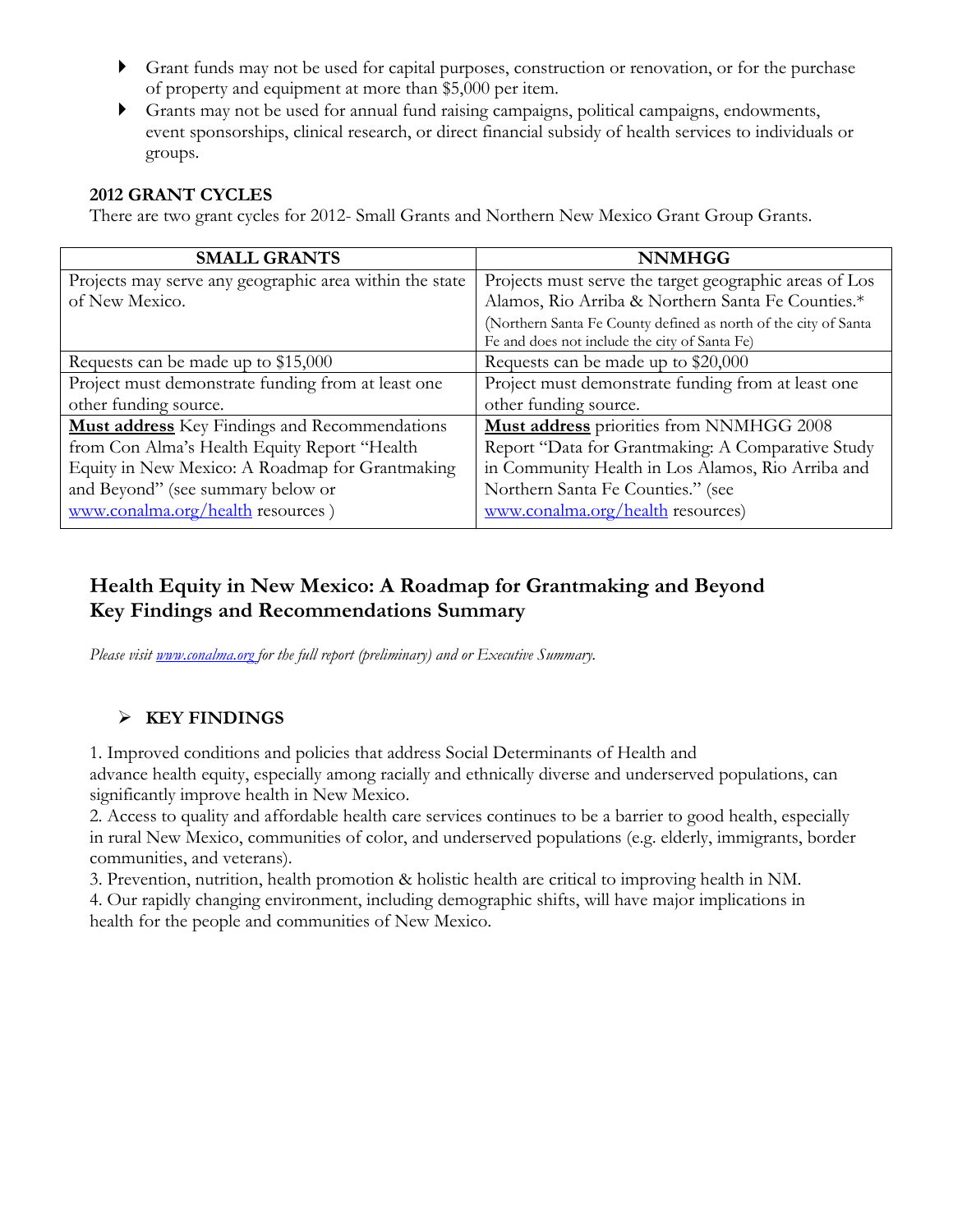# **RECOMMENDATIONS FOR GRANTMAKING**

## **1) Invest in communities**

The data and focus group responses point to the Con Alma's core mission to understand and respond to the health rights and needs of the culturally and demographically diverse peoples and communities of New Mexico. They also underscore Con Alma's core values to involve, collaborate and partner with New Mexico communities.

### Recommendations:

- Support improved access to quality and affordable health care. This includes supporting programs that increase the scope of medical services in rural clinics, increase transportation to health facilities and enhance educational efforts that make Medicaid more understandable to the community user.
- Expand grantmaking to rural communities, including efforts that seek to link rural communities to health care resources from other areas such as tele-health and sharing means to implement best practices with limited resources.
- Strengthen outreach to Tribes, Pueblos, Apache Nation, and Navajo Nation.
- Fund programs that increase cultural and linguistic competency with providers trained to be culturally competent, that increase access to bilingual health and that support traditional uses such as promotoras and traditional healers.
- Support preservation and enhancement of cultural and spiritual assets.
- Give grants that increase and diversify the health workforce and support leadership development for people of color in health care professions.

## **2) Invest in health basics**

Communities need the most basic of health care: sufficient access to primary care physicians and other health professionals, dental checkups and oral health, mental health services and preventative measures that alleviate undesired health care outcomes.

Recommendations:

- Continue to support organizations that promote wellness strategies such as prevention, nutrition, health promotion, holistic health, and spiritual health and well being.
- Provide support for replications of basic health programs that have worked elsewhere.
- Give grants to nonprofit organizations that offer technical and capacity building skills.
- Continue general operating support to nonprofit, health-related organizations to support infrastructure and administrative overhead costs.
- Continue to fund organizations that serve preadolescent children (below age 10) to encourage healthy lifestyles (reducing youth risk behaviors such as obesity, diabetes, substance abuse, teen pregnancy and accidental deaths.)
- Support programs that provide mental health care in wrap-around approaches in rural communities.